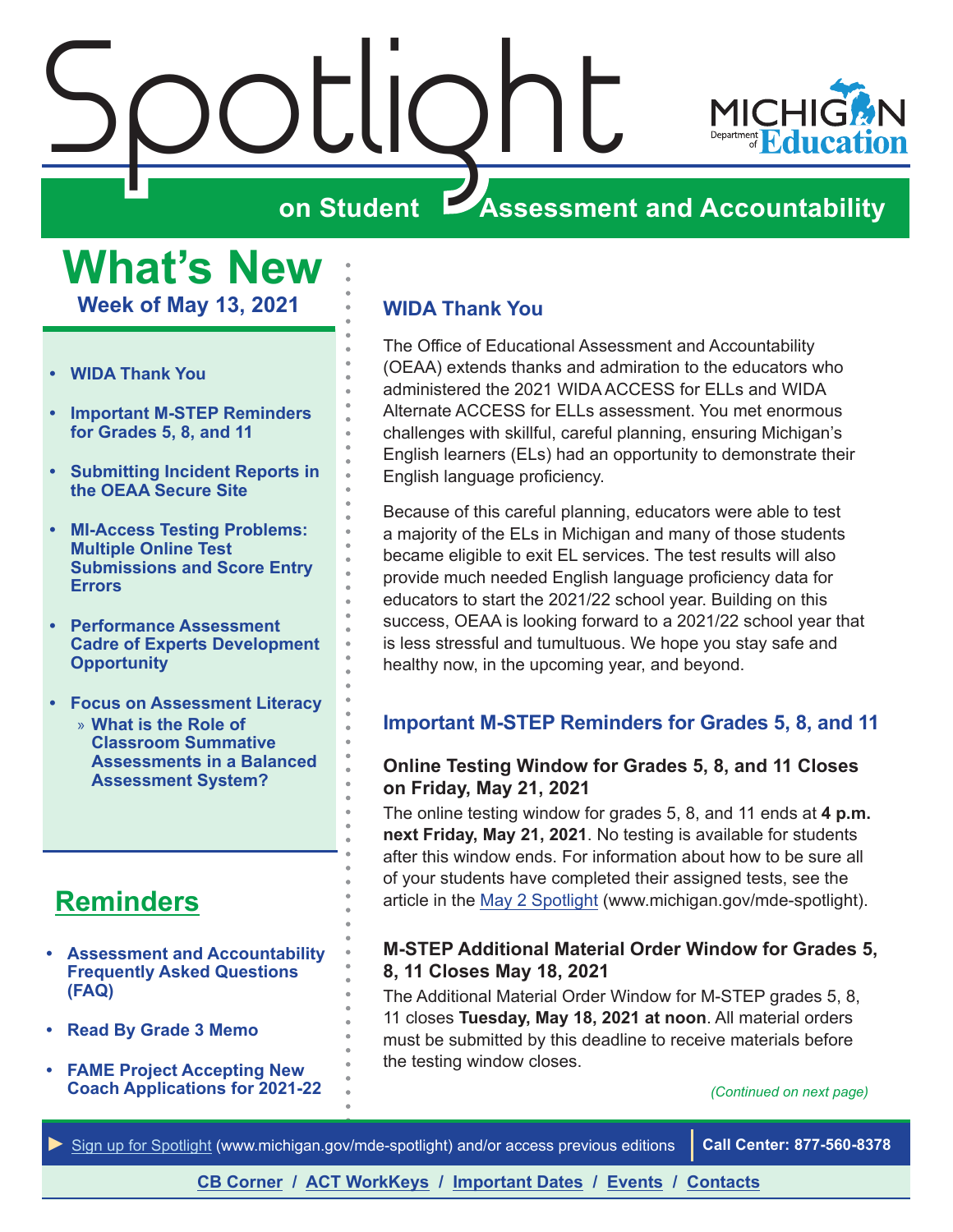## <span id="page-1-0"></span>**M-STEP Return of Paper/Pencil Materials Deadline for Grades 5, 8, and 11**

Return all secure paper/pencil test M-STEP materials for grades 5 8, and 11 as soon as possible after testing. The deadline for shipping materials is **May 26, 2021**.

**Note:** Complete information regarding the disposition of M-STEP paper/pencil materials can be found on pages 65-71 in [M-STEP Test Administration Manual \(TAM\).](https://www.michigan.gov/documents/mde/M-STEP_Test_Administration_Manual_630729_7.pdf) This includes detailed information and graphics on how each scorable and non-scorable test material must be processed including return shipment deadlines.

The TAM can be found on the [M-STEP web](www.michigan.gov/mstep)  [page](www.michigan.gov/mstep) (www.michigan.gov/mstep) under **Current Assessment Administration**.

## **Submitting Incident Reports in the OEAA Secure Site**

Sometimes things happen during test administration that require schools to submit an Incident Report in the OEAA Secure Site. We are here to help you resolve the issue quickly, to maximize equitable opportunities for students to test. There are a few important procedures for you to note when submitting an Incident Report.

Include as much information and detail as possible. Include all relevant information in the Incident Description section of the Incident Report, so it can be quickly and accurately reviewed and the most appropriate support can be provided. If necessary, a Word document or a PDF with the relevant information can be attached to the Incident Report.

Minimally, the Incident Description should include:

• **A detailed description of what occurred**  A detailed description will reduce the need for additional questions and back-and-forth communications that delay a resolution.

- » For example, instead of "Student clicked submit instead of exit", say "The Test Administrator instructed students to select 'Pause' and 'Exit' at the end of the test session. However, a review of the DRC INSIGHT Portal determined that <sample student> submitted the test and it shows as completed. A conversation with the student revealed that they were not aware they had submitted the test and had not responded to all items on the test. We are requesting this test be unlocked so the student can resume testing."
- » Another example: Instead of "Student used cell phone during test", say "During test administration, the Test Administrator saw <sample student> had a phone out. The student was viewing TikTok while testing. An internal investigation showed that the student did not record any test content, send any text messages, or post to any social media while using their phone. School staff are working to address the student's behavior according to local policy."
- **Identification of all staff involved in the incident**

Include the titles of relevant staff involved as appropriate. For example, for a misadministration during testing, include Test Administrator/Proctor information and their applicable statements.

- **A full description of all steps taken by the school or district to address the incident prior to an investigation** 
	- » Depending on the incident, most incident reports will require investigation, follow-up questions, and other clarifications about what occurred. Be sure to include any steps taken in your Incident Report description.

*(Continued on next page)*

**Call Center: 877-560-8378** (select appropriate option) for assistance with assessment or accountability issues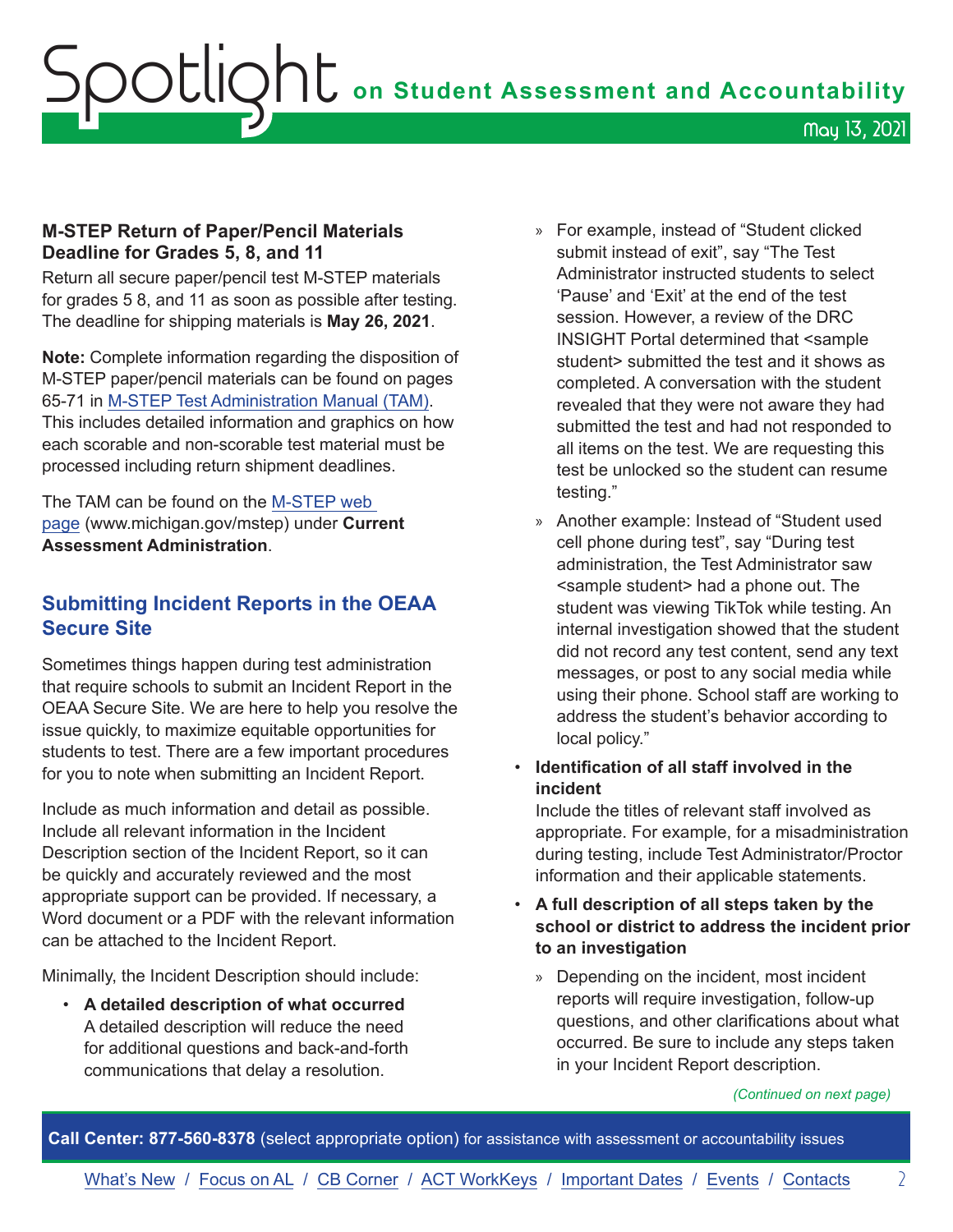## <span id="page-2-0"></span>**Respond When Additional Information is Requested.**

If the OEAA requires more information during our review of the incident, our staff will respond to your incident report with the status "Additional Information Requested". Specific information about what additional information is needed will be provided in the reviewer comment area.

- All communications about an Incident Report will only take place within the Incident Report When OEAA staff respond to your report, you will receive an auto-generated email that includes our reviewer comment. You cannot respond directly to this email; additional information must be submitted in the Incident Report. You do this by logging into the OEAA Secure Site, navigating to the Incident Report, and writing your response in the space provided.
- To ensure incidents are resolved quickly and students have adequate time to test, please respond to requests for information in a timely manner.

Training and information on Incident Reports is available in the [Incident Reporting](https://www.michigan.gov/documents/mde/Incident_Reporting_634695_7.pdf) chapter of the [Assessment Coordinator Training Guide](https://www.michigan.gov/mde/0,4615,7-140-22709_63192-476290--,00.html), which can be accessed on any assessment web page.

## **MI-Access Testing Problems: Multiple Online Test Submissions and Score Entry Errors**

Even with the most thorough planning, testing irregularities can occur, and MI-Access administrations are no different. Districts and schools can avoid many incidents through careful advance planning. If an incident does occur, in many cases the Office of

Educational Assessment and Accountability (OEAA) can help coordinators and test administrators navigate through the incident to a valid resolution. Two common incidents involving MI-Access are described here. All referenced documents can be found on the [MI-Access](http://www.michigan.gov/mi-access)  [web page](http://www.michigan.gov/mi-access) (www.michigan.gov/mi-access).

## **Multiple Online Test Submissions**

Students must be tested once with the assessment specified in their IEP. Unfortunately, the OEAA sees a number of incidents where students are assessed in the same content area with both MI-Access and M-STEP. This scenario places an unnecessary testing burden on the student, takes away from instructional time, and is a misadministration. OEAA recommends the following practices:

- Check the DRC INSIGHT roster of MI-Access test takers by content area, to ensure there are no duplicate test tickets printed for M-STEP. This is often the cause for a duplicate testing misadministration. The test ticket(s) not aligned with the IEP should be destroyed and not distributed to test administrators.
- If you discover double-testing for any student, file an [Incident Report](https://www.michigan.gov/documents/mde/Incident_Reporting_for_M-STEP_520328_7_557253_7.pdf) on the [OEAA Secure Site](http://www.michigan.gov/oeaa-secure) (www.michigan.gov/oeaa-secure).
- The OEAA also runs a daily check to detect whether any student is listed as taking multiple tests. If this occurs, you will be contacted by the OEAA and requested to file an incident report. If a student is double-tested, the student's parents and IEP team must be notified.
- Review the [Functional Independence Test](https://www.michigan.gov/documents/mde/MI-ACCESS_Functional_Independence_TAM_635412_7.pdf)  [Administration Manual](https://www.michigan.gov/documents/mde/MI-ACCESS_Functional_Independence_TAM_635412_7.pdf) for detailed testing flexibility information (page 22).

*(Continued on next page)*

**Call Center: 877-560-8378** (select appropriate option) for assistance with assessment or accountability issues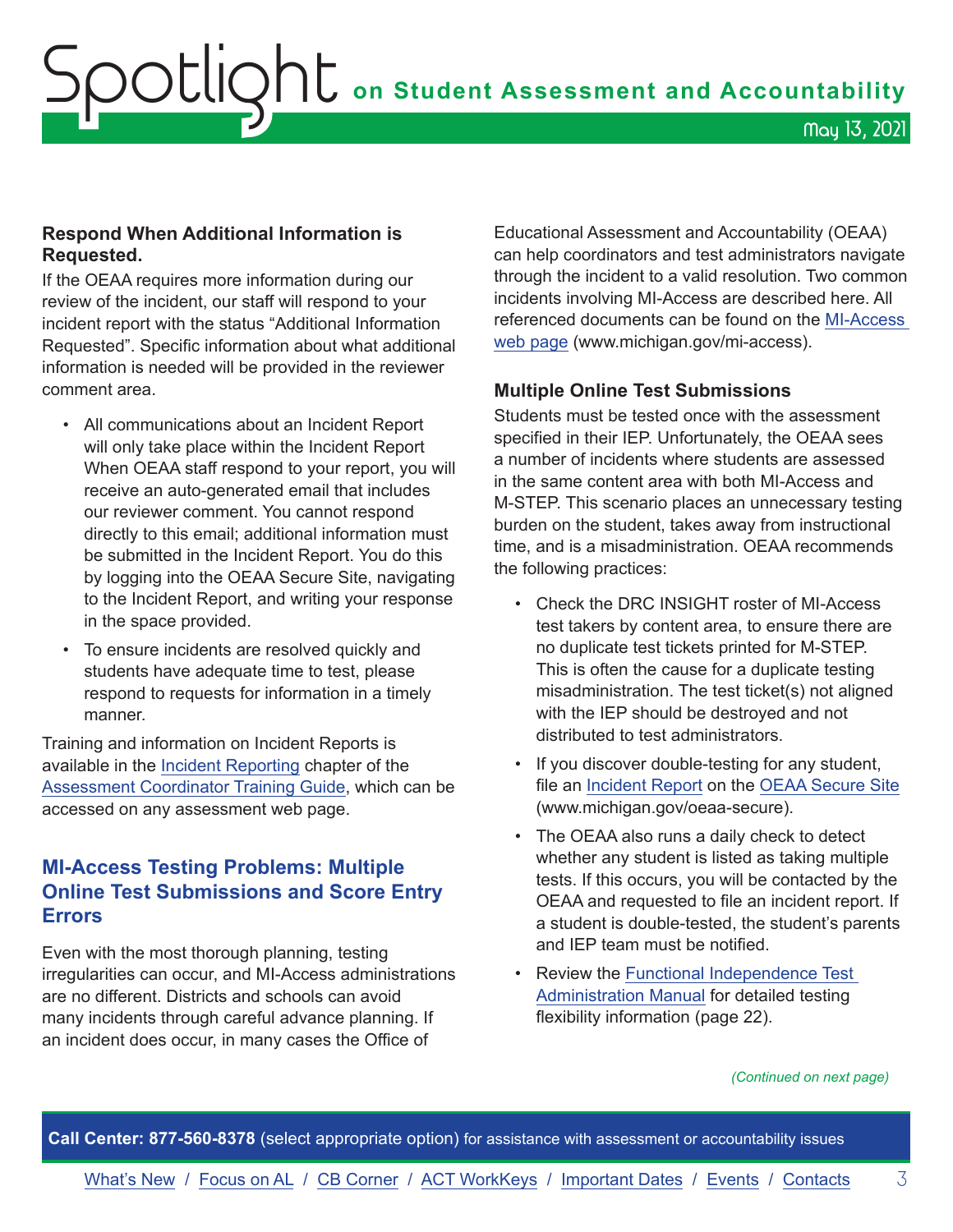## <span id="page-3-0"></span>OOUQhU on Student Assessment and Accountability May 13, 2021

## **Score Entry Errors (SI and P)**

The MI-Access Supported Independence (SI) and Participation (P) assessments are instructionally embedded paper/pencil administrations, with two administrators observing and recording the student's responses during testing. The observation scores are tallied on [Scoring Documents](https://www.michigan.gov/mde/0,4615,7-140-22709_28463-373595--,00.html) during testing by each administrator, then entered into the [Online Answer](https://www.michigan.gov/documents/mde/P-SI_Online_Answer_Document_-_Instructions_522454_7.pdf)  [Document](https://www.michigan.gov/documents/mde/P-SI_Online_Answer_Document_-_Instructions_522454_7.pdf). The Primary Assessment Administrator must ensure the recorded assessment results are associated with the correct test. To avoid or correct any error, we recommend the following:

- Review the scoring documents to confirm the student's name, content area, level of testing (SI or P), and form number. Ensure the correct test ticket is used when logging in to the Online Answer Document.
- If you discover an entry error, file an [Incident](https://www.michigan.gov/documents/mde/Incident_Reporting_for_M-STEP_520328_7_557253_7.pdf)  [Report](https://www.michigan.gov/documents/mde/Incident_Reporting_for_M-STEP_520328_7_557253_7.pdf) on the [OEAA Secure Site](http://www.michigan.gov/oeaa-secure) (www.michigan. gov/oeaa-secure).
- Review the [SI/P Administration Flow Chart](https://www.michigan.gov/documents/mde/MI-Access_P_SI_Assessment_Administration_Flow_Chart_644346_7.pdf) for a refresher on the protocol of testing and for any staff instruction.
- The [SI/P Test Administration Manual](https://www.michigan.gov/documents/mde/Participation_and_Supported_Independence_TAM_635414_7.pdf) provides complete information for score entry and related tasks.

## **Performance Assessment Cadre of Experts Development Opportunity**

Are you interested in learning about developing and implementing performance assessments in your district/school? Join the Office of Educational Assessment and Accountability as we work with the Michigan Assessment Consortium to develop performance assessments that are aligned to

Michigan's academic standards and model essential skills in mathematics and English language arts (ELA) in grades 3-8.

## **Preferred candidates for the Performance Assessment Cadre of Experts:**

- have experience teaching in mathematics or ELA, in at least one of these grade spans: grades 3-5, and grades 6-8
- have experience with/understanding of Michigan academic standards
- work in either general or special education; educators with experience outside of general education or who work with students with disabilities are enthusiastically encouraged to apply

## **You will have opportunities to:**

- learn about the Michigan model essential skills for mathematics and ELA
- engage in a process to develop performance assessments and rubrics
- collaborate with peers from other districts
- practice using a rubric and calibrating the scoring of performance assessments
- take part in a research agenda focused on measuring student competencies through performance assessments
- (pending) earn up to 50 SCECH credits or alternative graduate credits

Participants are expected to attend and contribute to approximately 50 hours of job-embedded facilitated professional learning and assessment development over the 2021-22 academic year.

#### *(Continued on next page)*

**Call Center: 877-560-8378** (select appropriate option) for assistance with assessment or accountability issues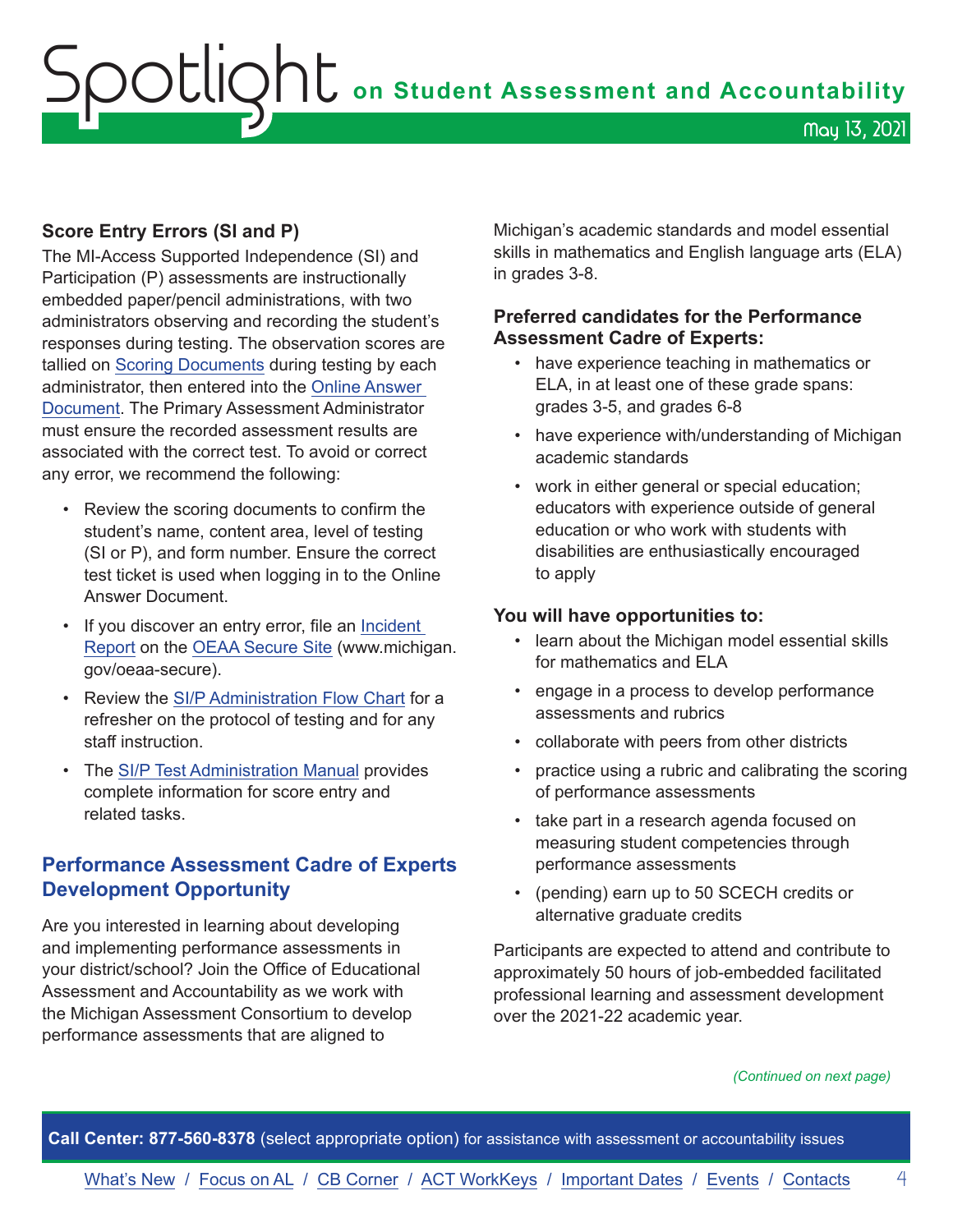## OOUQht on Student Assessment and Accountability May 13, 2021

We anticipate virtual sessions will be scheduled in blocks of two-hour weekly engagements to meet designated project milestones. These include:

- collaborate with grade-span teachers in developing a performance assessment and corresponding rubric aligned to the state model competencies, with guidance and resources provided
- administer and collect student responses for one performance assessment, revising items and rubrics so that they can become part of a library of models
- collaborate with grade-span teachers in scoring student work resulting from implementation of the performance assessment
- participate in project evaluation activities, such as observation, focus groups, and surveys

If you are interested in participating, submit your resume in an email to [mde-oeaa@michigan.gov,](mailto:mde-oeaa%40michigan.gov?subject=Performance%20Assessment%20Cadre%20of%20Experts) using the subject line: "Performance Assessment Cadre of Experts".

**Call Center: 877-560-8378** (select appropriate option) for assistance with assessment or accountability issues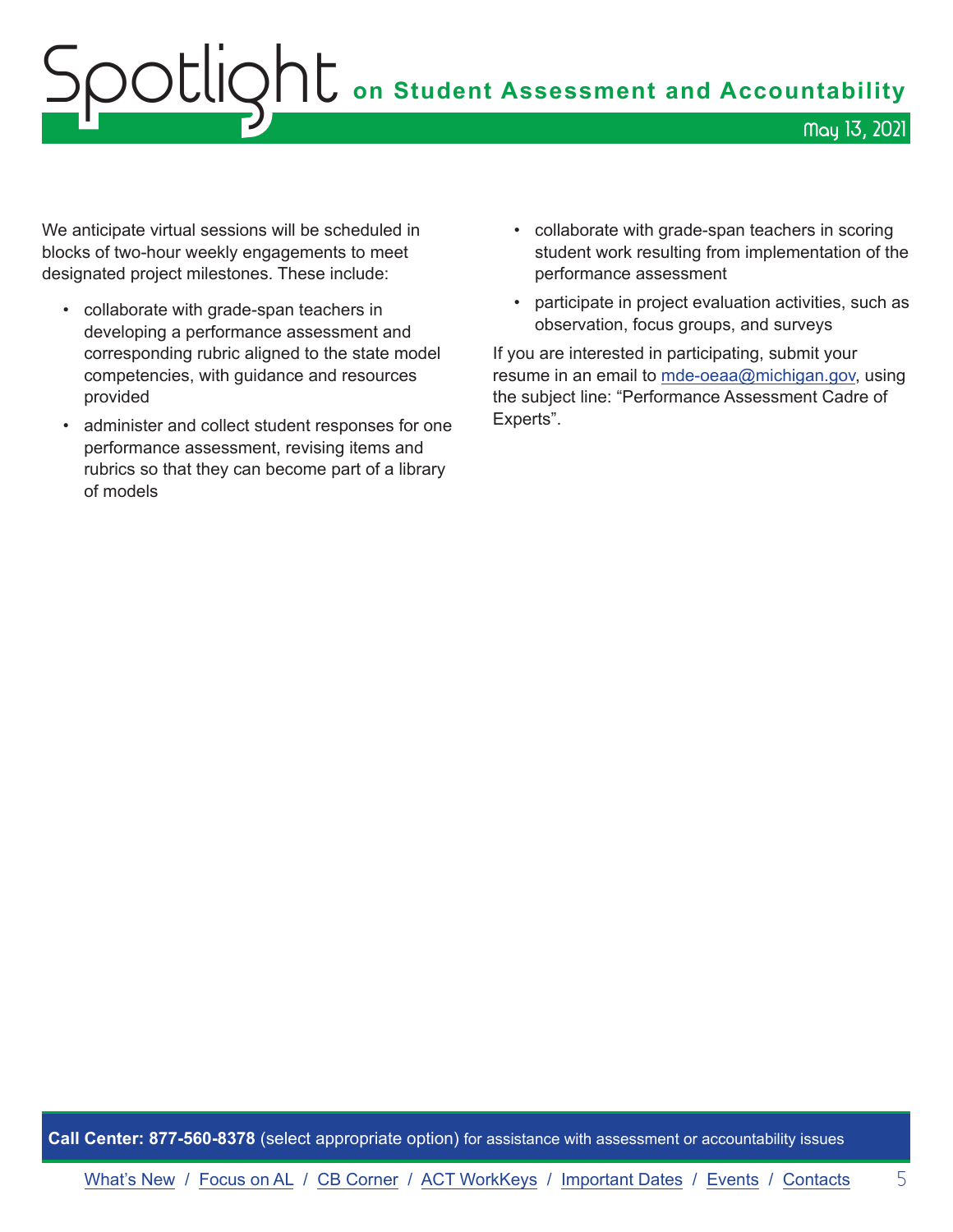

<span id="page-5-1"></span><span id="page-5-0"></span>

## **Assessment and Accountability Frequently Asked Questions (FAQ)**

In light of the recent announcements on the approval of Michigan Department of Education's accountability waiver and the denial of our assessment waiver, the Office of Assessment and Accountability has provided two FAQ documents to address some of the frequently asked questions that have recently come into our office.

- [FAQ Assessments](https://www.michigan.gov/documents/mde/Spring_2021_Summative_Assessments_FAQ_721789_7.pdf)
- **[FAQ Accountability](https://www.michigan.gov/documents/mde/Michigan_School_Accountability_Planning_and_Response_to_COVID-19_701197_7.pdf)**

## **Read By Grade 3 Memo**

Please see the [memo](https://www.michigan.gov/documents/mde/RBG3_Communicating_Parents_722309_7.pdf) on guidance surrounding Michigan's Read By Grade 3 (RBG3) legislation. At this time, the Michigan legislature has not amended the RBG3 requirements for this year.

## **FAME Project Accepting New Coach Applications for 2021-22**

The Formative Assessment for Michigan Educators (FAME) project is entering its 14th year and is seeking interested educators who would like to lead a local learning team of teachers to explore, implement, and reflect on the formative assessment process in their classrooms. FAME coaches are not expected to be the local expert on the formative assessment process rather FAME coaches are learners along with their learning team.

More information of the FAME project and access to the online 2021-22 New FAME Coach [application](https://www.surveymonkey.com/r/FAMEnewcoach) (www.surveymonkey.com/r/FAMEnewcoach) is available on the MDE [Formative Assessment Process](http://www.michigan.gov/formativeassessment)  [page](http://www.michigan.gov/formativeassessment) (www.michigan.gov/formativeassessment) or the [FAME public page](http://www.FAMEMichigan.org) (www.famemichigan.org).

## **The deadline to apply has been extended to Friday, May 14, 2021**.

If you have any questions, contact Kimberly Young, MDE/OEAA at [youngk1@michigan.gov](mailto:youngk1%40michigan.gov?subject=) or 517-712-8442.

**Call Center: 877-560-8378** (select appropriate option) for assistance with assessment or accountability issues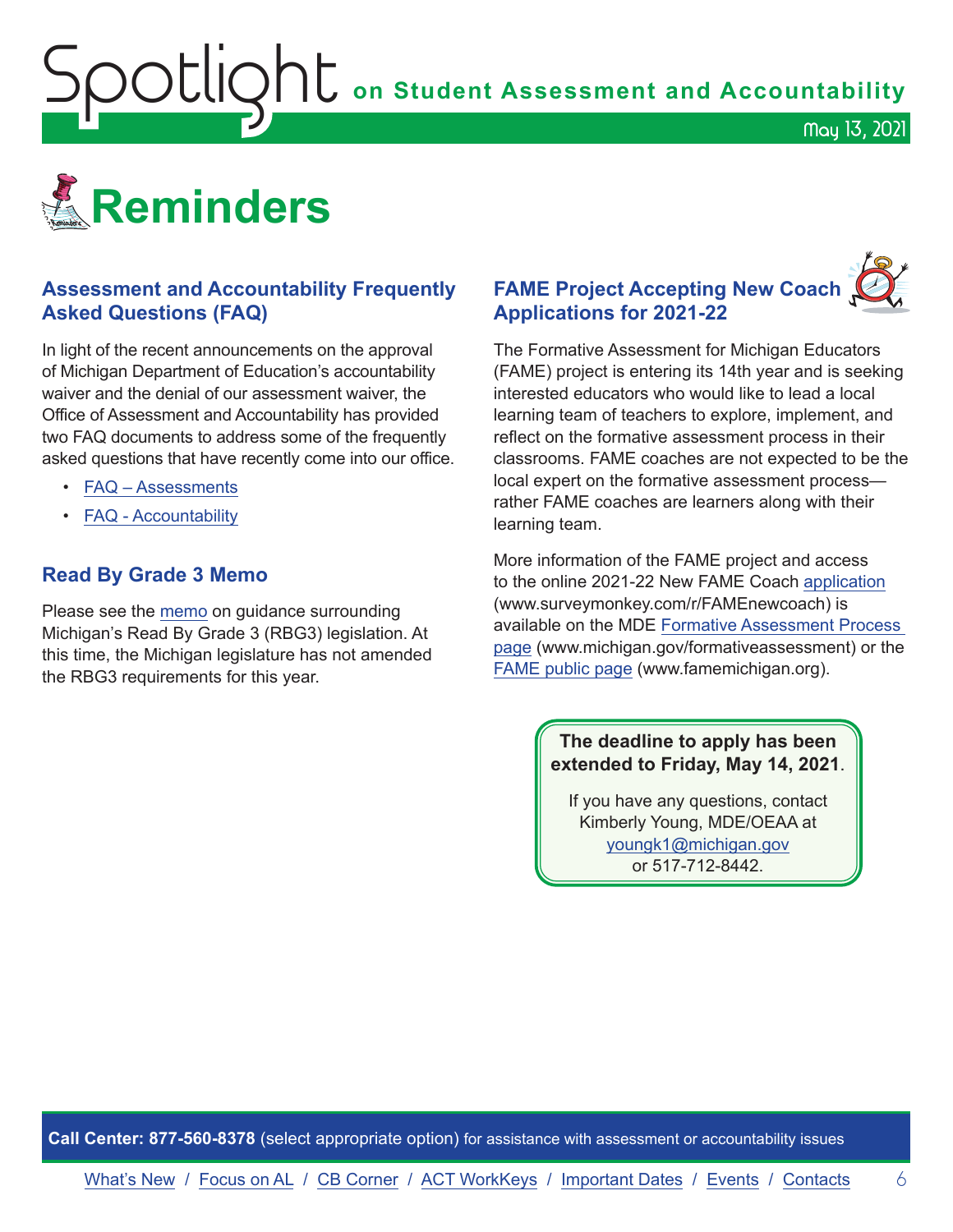# <span id="page-6-0"></span> $\overline{S}$  **OCLIQNL** on Student Assessment and Accountability

May 13, 2021

Interim

**Summative** 

#### **Formative**

## **What is the Role of Classroom Summative Assessments in a Balanced Assessment System?**

Summative assessments are given at the end of a period of learning, typically at the end of a unit, course, or school year. For this reason, they are considered assessments of learning. In these types of assessments, students demonstrate what they have achieved after instruction has concluded and before a new period of instruction and learning begins.

The M-STEP, PSAT, SAT, MI-Access, and WIDA are all examples of Michigan statewide summative assessments. However, there are many types of local or classroom summative assessments, all of which serve a different purpose than the statewide summative assessments. These local/classroom assessments include:

- End-of-course/unit assessments: tests given at the conclusion of a course or unit
- Quizzes: "mini-tests" given frequently to assess student learning
- Capstone projects: assigned at the close of a longer period of instruction, with students applying their skills and knowledge to complete a culminating project
- Project-based Performance Assessments: assessment tasks that engage students over days or weeks and that assess students in multiple ways
- Portfolios: a collection of work done by a student over an extended period of a time that demonstrates growth in learning, a deeper exploration of a topic, or the best examples of the student's achievement
- Advanced Placement Tests: College Board-provided tests that determine exemplary student achievement in advanced high school courses

Classroom summative assessments are an important part of a balanced assessment system. While they may not play as much of a role in informing daily instruction as the formative assessment processes do, classroom summative assessments provide useful information to teachers, students, and parents. They can show whether students have learned what was intended and are ready to move on the next period of instruction, or whether individual students need a more intensive instructional intervention. Classroom summative assessments can also show if an instructional program needs modification to provide future groups of students with better learning experiences and outcomes. When they are combined with statewide summative assessments, interim benchmark assessments, and formative assessments, classroom summative assessments complete a comprehensive overview of student performance.

*(Continued on next page)*

**Focus on Assessment Literacy** ocus on Assessment Literacy

**Call Center: 877-560-8378** (select appropriate option) for assistance with assessment or accountability issues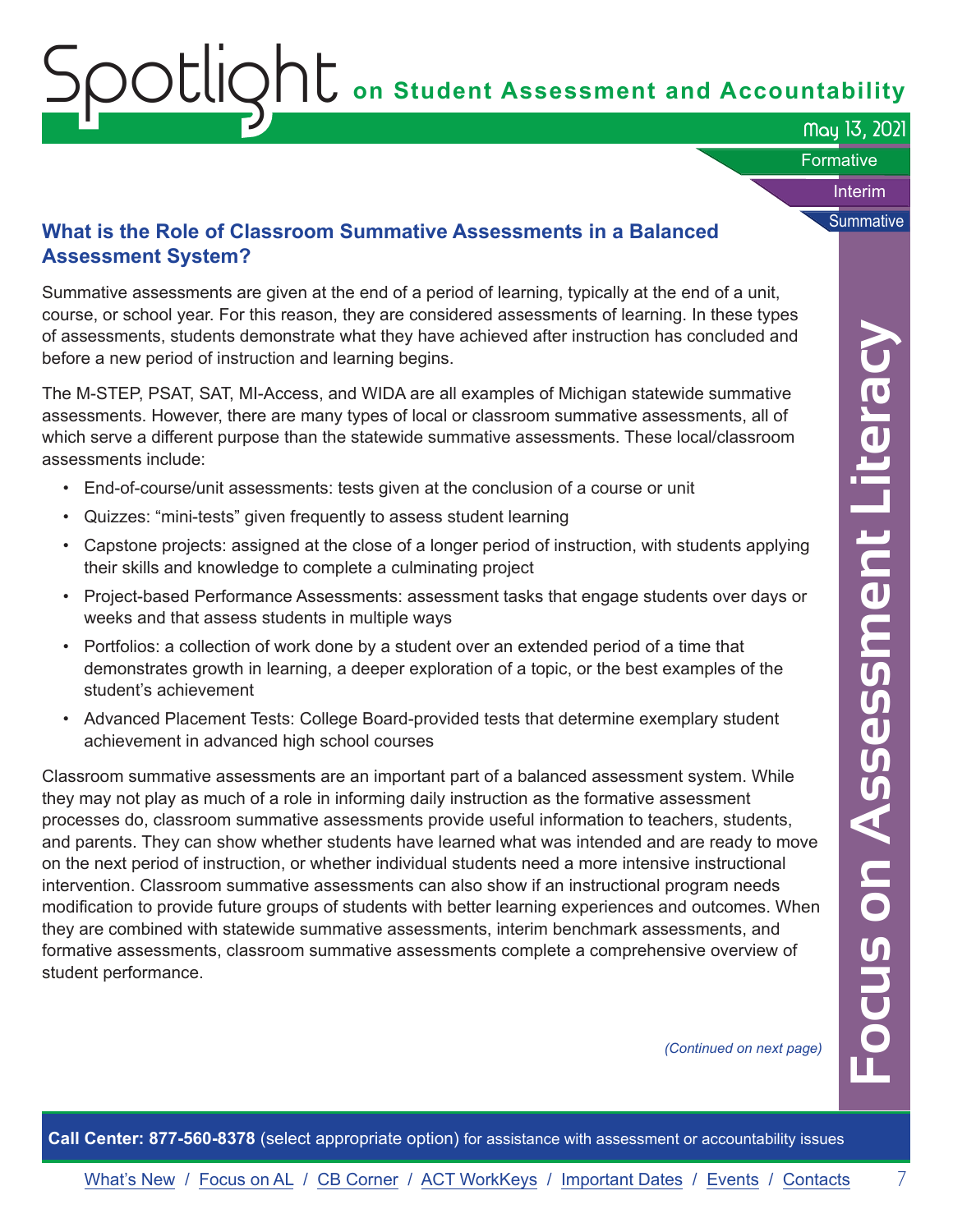May 13, 2021

**Formative** 

Interim

**Summative** 

#### **Resources**

[What is summative assessment and how can](https://www.michiganassessmentconsortium.org/wp-content/uploads/2019_May_WHAT-ARE-SUMMATIVE-ASSESSMENTS3.pdf)  [it be used in the classroom?](https://www.michiganassessmentconsortium.org/wp-content/uploads/2019_May_WHAT-ARE-SUMMATIVE-ASSESSMENTS3.pdf) (2021). Michigan Assessment Consortium Assessment Learning Network Learning Point.

• This article describes in further detail the different types of summative assessments that may be implemented in the classroom and the purposes of each.

#### [Criteria for High Quality Assessment](https://edpolicy.stanford.edu/sites/default/files/publications/criteria-higher-quality-assessment_2.pdf)

Darling-Hammond, L., Herman, J., Pellegrino, J., et al. (2013). Criteria for high-quality assessment. Stanford, CA: Stanford Center for Opportunity Policy in Education.

• This report offers a set of five indicators that can be used to evaluate the elements (formative, interim, and classroom summative assessments) of a balanced assessment system.

### **Put Into Practice**

**1.** Did you know that about 80 percent of a student's assessment experience is determined by local educators?

Considering the reliance on local assessments to measure student performance, what are the implications for the quality of those assessments?

**2.** Review the five criteria suggested by Darling-Hammond and colleagues from their report in the list of resources.

Consider one of the classroom summative assessments you use to determine whether students have achieved learning targets and are ready to move on to the next level of instruction.

- » Is there anything you might adjust?
- » What would you maintain?

**Focus on Assessment Literacy** ocus on Assessment Literacy

**Call Center: 877-560-8378** (select appropriate option) for assistance with assessment or accountability issues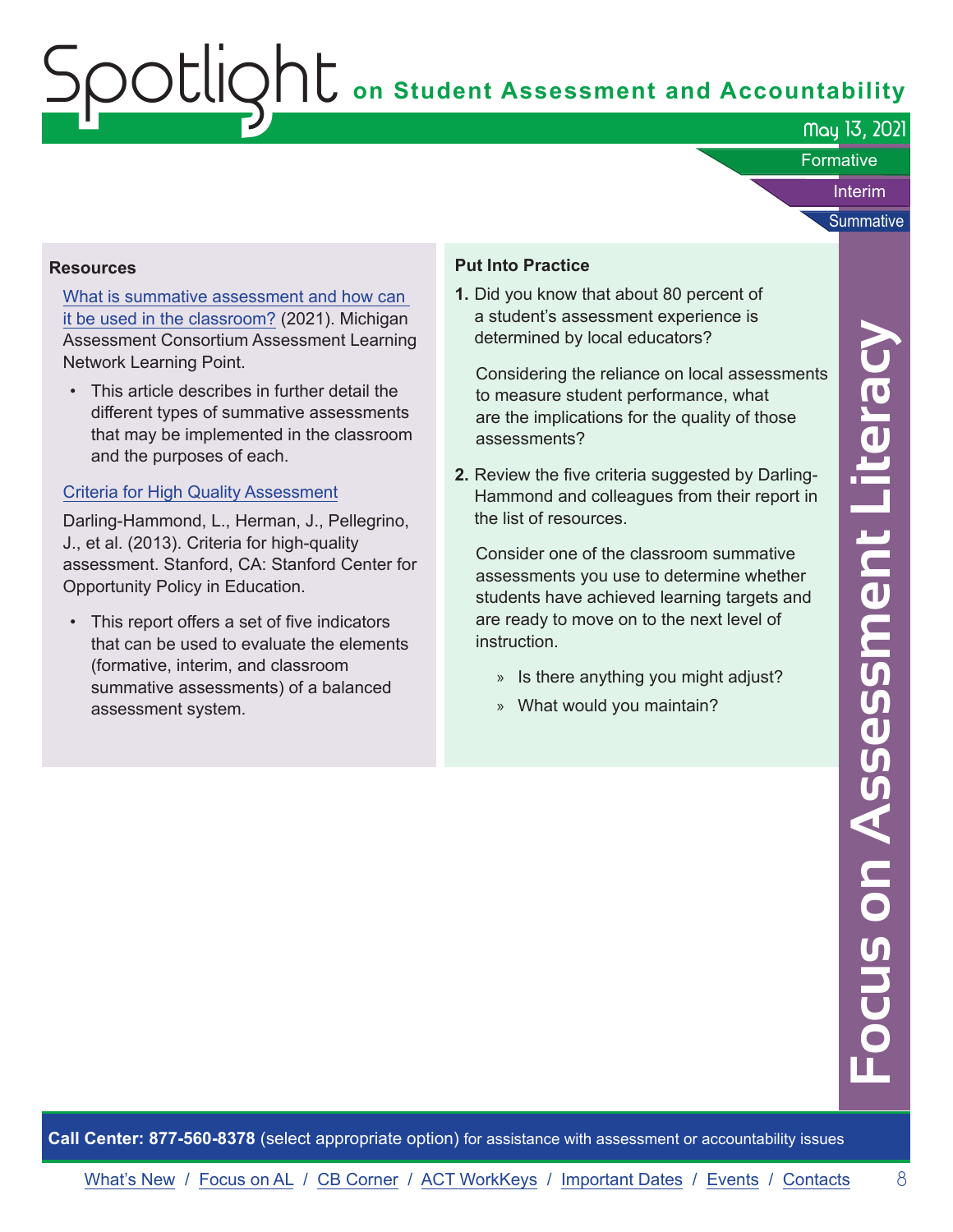May 13, 2021

## **CB** College Board Corner

<span id="page-8-0"></span>*Information on SAT*®*, PSAT*™ *8/9, and PSAT*™*10 provided by the College Board*

## **Questions about Spring SAT, PSAT 8/9, or PSAT 10?**

- Call the Michigan Educator Hotline: 866-870-3127 (select Option 1)
- Email: [michiganadministratorsupport@](mailto:michiganadministratorsupport%40collegeboard.org?subject=) [collegeboard.org](mailto:michiganadministratorsupport%40collegeboard.org?subject=)

## **WHAT'S NEW**

## **Return Answer Sheets and Test Books**

All test books and answer sheets are to be returned no later May 20. Answer sheets not being returned by this date will result in scoring delays and the results may not be included in accountability reporting. **Reminder:** While federal accountability has been waived for Michigan testing for this year, state accountability requirements, including the School Grades (A-F) system, have not been waived at this time.

## **Educator Score Release**

Scores for this year's testing will be released to educators in the College Board K-12 Reporting Portal on July 23, after all answer document verification activities are completed.

## **May 18 Contingency SAT**

• Test materials will arrive May 12-14, if they have been requested. Check your materials as soon as you receive them to ensure you have what you need to test.

- Requests for additional materials must be made by Friday, May 14 for testing on May 18.
- When completing the Coordinator Report Form (CRF), bubble "Other A" in Field 3, Administration Date.

## **REMINDERS**

### **Score Release**

Students who participated in testing during the week of April 13 received access to their scores in their College Board accounts beginning on May 5, 2021. Students who participated in PSAT 8/9 or PSAT 10 will receive access beginning on May 17, 2021. **Note:** Some scores will be released later, for reasons that may include student participation in the extended PSAT testing window, the accommodated testing windows, the SAT makeup testing date(s), late receipt of answer sheets, missing information on the answer sheet, or other exceptional conditions that require additional attention. Scores for these students will be released daily as they become available.

Educators will have access to scores in the K-12 reporting portal by mid-summer, after all answer document verification activities are completed. More information about the answer document verification window will be available soon. **Note:** Scores that will be available in the K-12 reporting portal are not the official results used in Michigan Department of Education reporting.

*(Continued on next page)*

**Call Center: 877-560-8378** (select appropriate option) for assistance with assessment or accountability issues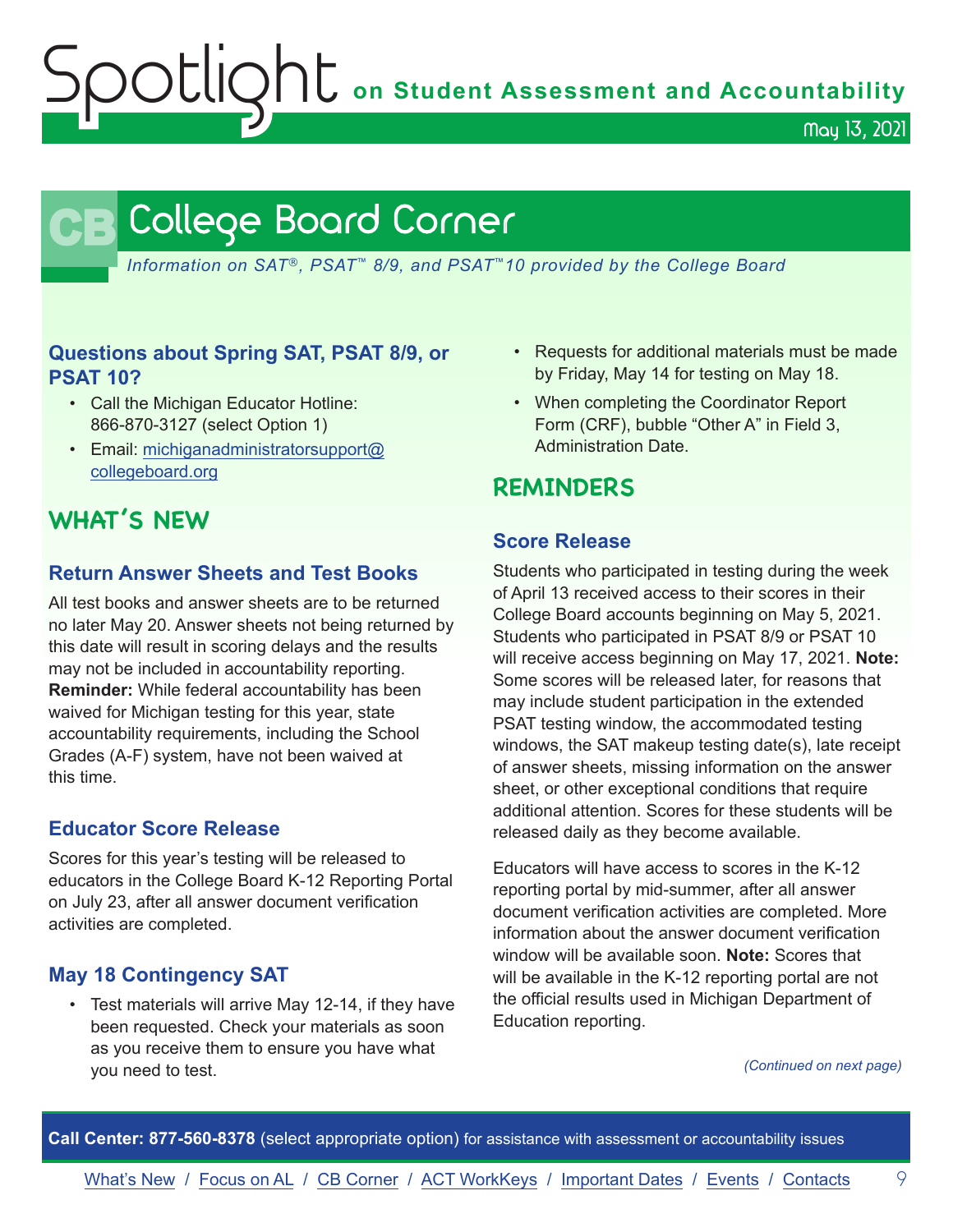**Shums** on Student Assessment and Accountability

May 13, 2021

**CB** 

Refer to the [April 29 edition of Spotlight](https://www.michigan.gov/documents/mde/Spotlight_4-29-21_723763_7.pdf) (www. michigan.gov/mde-spotlight) for information on how to help students access scores.

## **Prepare for May 18 Contingency SAT Testing**

- All SAT test books and answer sheets for April 13 and April 27 should have been returned. If these materials have not yet been returned, refer to the Coordinator Manual on directions to schedule a pickup with UPS as soon as possible.
- Students testing on May 18 who use any test books from April 13 or April 27 will have their scores invalidated.
- Keep any supplementary materials from the April testing—such as answer sheets, Pre-ID labels, manuals, and extra forms—for use on May 18. Additional Coordinator Report Forms will be sent with the shipment of May 18 test books.
- May 18 contingency SAT testing materials ordered in the survey sent on April 26 will arrive in schools **May 12-14**.
- The contingency accommodated testing window is **May 18-20**.
- All SAT answer sheets must be returned by **May 20** or they may not be scored.
- Return SAT answer sheets by **May 19** for any students who completed testing on May 18. Wait to return all answer sheets from students testing in the accommodated testing window once all students in the window have completed testing, but no later than **May 20**.

## **Fall Testing**

Coordinators might have received an email on May 5 announcing the College Board's Fall 2021 SAT School Day, PSAT/NMSQT, and PSAT 8/9 test dates. Administering these assessments in the fall is optional and is not being provided by the Michigan Department of Education. **Your district or school will be responsible for paying the invoices for assessments that you choose to provide to your students**.

**Call Center: 877-560-8378** (select appropriate option) for assistance with assessment or accountability issues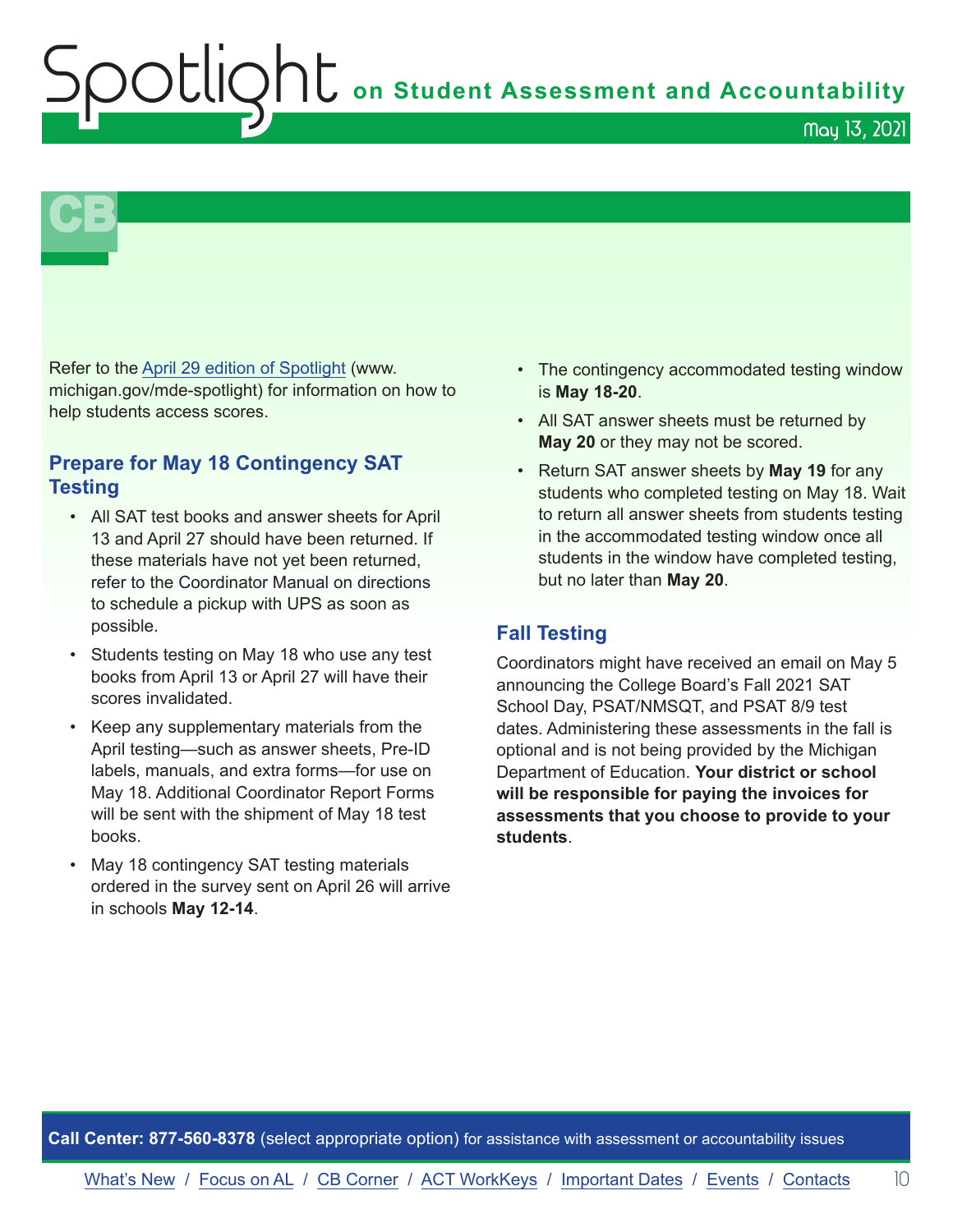$\nabla$   $\Box$   $\Box$   $\Box$   $\Box$   $\Box$  on Student Assessment and Accountability

<span id="page-10-0"></span>

## **Reminder**

## **Returning ACT WorkKeys Test Materials**

If you still have secure materials from the initial, makeup, and/or contingency makeup test dates, return them to ACT as soon as possible.

Use the cartons in which the test materials were shipped and follow the instructions that begin on page 29 of the [ACT Test Coordinator Information Manual](https://www.act.org/content/dam/act/secured/documents/pdfs/state-district-test-coordinator-paper-test.pdf) to pack the carton(s). Store the packed cartons in a secure location within the district or school building until they can either be picked up by FedEx or taken to a local FedEx office.

If you need FedEx labels or need to schedule a new pickup, call ACT or use the Contact Us web page and provide the following information:

- Dates and times your school will be open
- Location of the boxes
- Number and approximate weight of boxes
- Address, phone number, and contact name at the school

May 13, 2021

You may also drop off the materials at a local FedEx office. Be sure to keep the receipt for your records.

## **Contacting ACT**

If you have questions, you may:

- 1. contact ACT via the [Contact Us web page](http://www.act.org/aap/state/contact.html) ([www.act.org/aap/state/contact.html](https://www.act.org/aap/state/contact.html))
- 2. call ACT at 800-553-6244 between 9:30 a.m. – 6:00 p.m. ET
	- standard time: ext. 2800
	- accommodations: ext.1788
- 3. email accommodations questions to [ACTStateAccoms@act.org](mailto:ACTStateAccoms%40act.org?subject=)

**Call Center: 877-560-8378** (select appropriate option) for assistance with assessment or accountability issues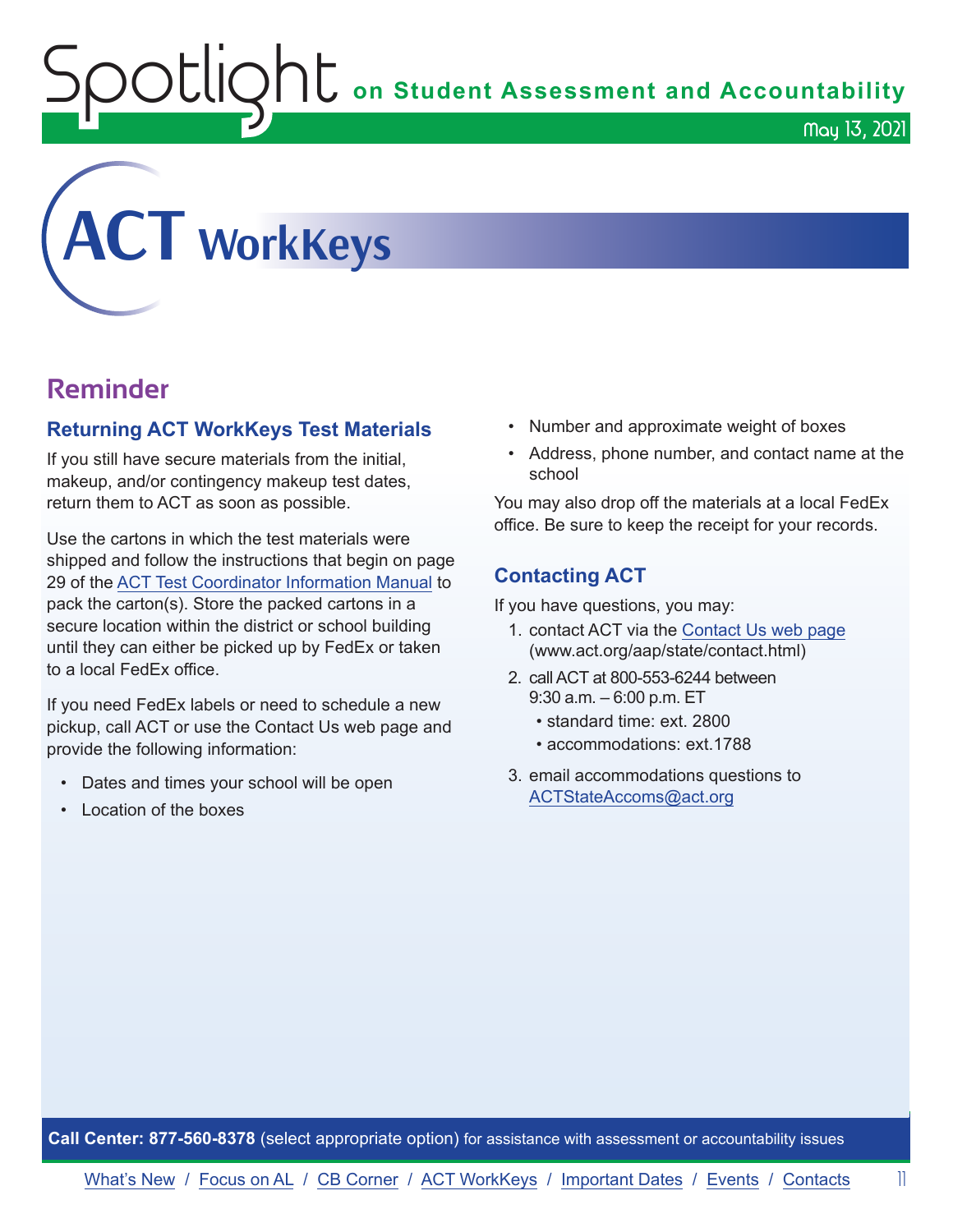## on Student Assessment and Accountability May 13, 2021

## <span id="page-11-0"></span>**Important Dates**

## **Approaching Deadlines!**

## **Tuesday, May 18, 2021**

• **M-STEP** Additional Material Order window for grades 5, 8, and 11 **CLOSES** at noon

### **Thursday, May 20, 2021**

• Final **DEADLINE** to return any **SAT, PSAT 10,** or **PSAT 8/9** testing materials in order for answer documents to be scored

### **Friday, May 21, 2021**

• Online and paper/pencil assessment window for **M-STEP** grades 5, 8, and 11 **CLOSES**

## **Coming Next Week . . .**

## **Tuesday, May 18, 2021**

• **SAT with Essay** Contingency Test Day available for students not able to test on the Primary Test Day or Makeup Test Day due to a COVID 19-related event

### **May 18-20, 2021**

• **SAT with Essay** Contingency Accommodated Testing Window available for students not able to test during the Accommodated Testing Window or Makeup Accommodated Testing Window due to a COVID 19-related event

## **May 2021**

## **Early Literacy and Mathematics**

### **Now – June 29, 2021**

• **Early Literacy and Mathematics Benchmark Assessments (K-2)** Pre-identification of students in OEAA Secure Site window

### **Now – June 30, 2021**

Wed

• **Early Literacy and Mathematics Benchmark Assessments (K-2)** Online testing window

l nu

FП.

5

12

6

13

## **M-STEP**

### **Now – June 1, 2021**

• **M-STEP** Additional Material Order window for grades 3, 4, 6, and 7

#### **Now – June 4, 2021**

• Online and paper/pencil assessment window for **M-STEP** grades 3, 4, 6, and 7

## **MI-Access**

### **Now – June 1, 2021**

• **MI-Access** Additional Material Order window for all grades

### **Now – June 4, 2021**

- **MI-Access FI** Online and Paper/Pencil assessment window for all grades
- **MI-Access SI/P** online score entry

## **June/July 2021**

#### **Wednesday, July 28, 2021, 10-11 a.m.**

• **DRC Webinar: Technology Coordinator Training** – applies to the Benchmark Assessments, WIDA Screener, WIDA ACCESS for ELLs, and Spring 2022 testing [Join webinar](https://datarecognitioncorp.zoom.us/j/94405940716) (https://datarecognitioncorp.zoom. us/j/94405940716)

**Call Center: 877-560-8378** (select appropriate option) for assistance with assessment or accountability issues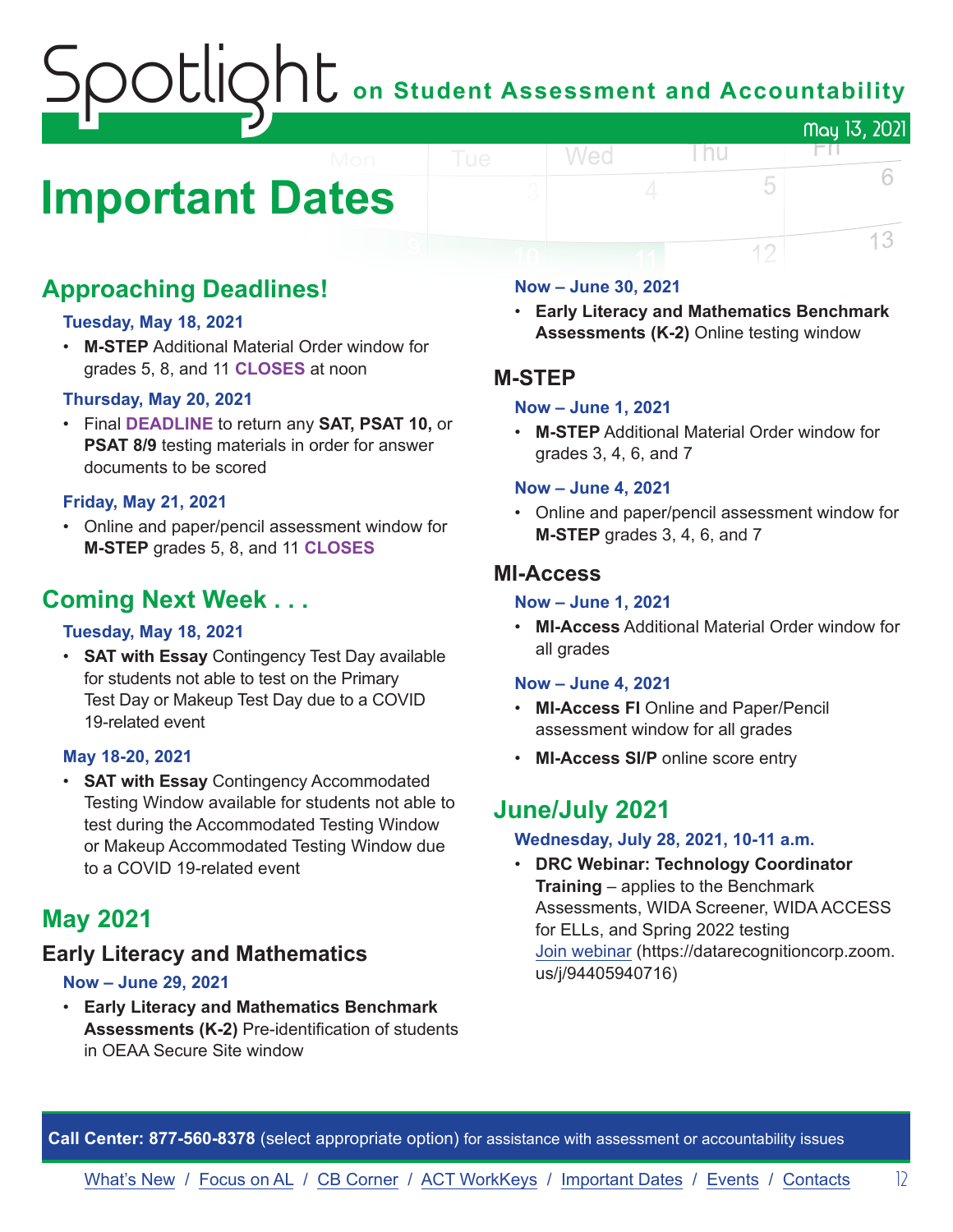## on Student Assessment and Accountability May 13, 2021 Wed l nu FП.

<span id="page-12-0"></span>

## **Building a Better Assessment Future**

Virtual Conference **June 28–30, 2021 9:00 a.m. – 3:45 p.m.**

Did you know that about 80 percent of the assessments given to students are the result of decisions made by local educators? Those decisions will be the focus of the [Building a Better Assessment](https://www.michiganassessmentconsortium.org/event/building-a-better-assessment-future/)  [Future](https://www.michiganassessmentconsortium.org/event/building-a-better-assessment-future/) virtual conference. This "not-to-be-missed" event offers support for district teams as they reimagine their districts' assessment systems and improve learning for all students.

The BBAF conference will take place **June 28-30, 2021** and is hosted by [Michigan Assessment Consortium](http://www.michiganassessmentconsortium.org/)  [\(MAC\)](http://www.michiganassessmentconsortium.org/) in partnership with Michigan Department of Education's [FAME](http://www.famemichigan.org/) (Formative Assessment for Michigan Educators) program and [Oakland Schools.](https://www.oakland.k12.mi.us/) Event participants will hear from and engage with respected national and international assessment experts, such as Susan Brookhart, Jan Chappuis, Margaret Heritage, Jim Pellegrino, Ken O'Connor, and Rick Stiggins.

Participants will also have ample time to work with Michigan assessment leaders, reflect on their current assessment practices, and collaborate to find new opportunities to improve student learning through assessment.

5

12

6

13

### **Come as a team or attend on your own!**

Educators and policy makers at all levels are invited to attend with schools/districts encouraged to register and work in teams of three or more. The event will feature group work time and office hours with selected experts, allowing participants to address their schools' unique opportunities. Plus, the FAME program and the MAC will support each team's work after the conference through private consultation and group engagements designed to keep the collaboration going.

### **Learn more**

Download and share the [BBAF conference flyer.](https://www.michiganassessmentconsortium.org/wp-content/uploads/BBAF-Flyer-1.pdf)

Find more details and register on the [Conference](https://www.michiganassessmentconsortium.org/event/building-a-better-assessment-future/)  [event page](https://www.michiganassessmentconsortium.org/event/building-a-better-assessment-future/) (bit.ly/MAC-BBAF).

**Call Center: 877-560-8378** (select appropriate option) for assistance with assessment or accountability issues